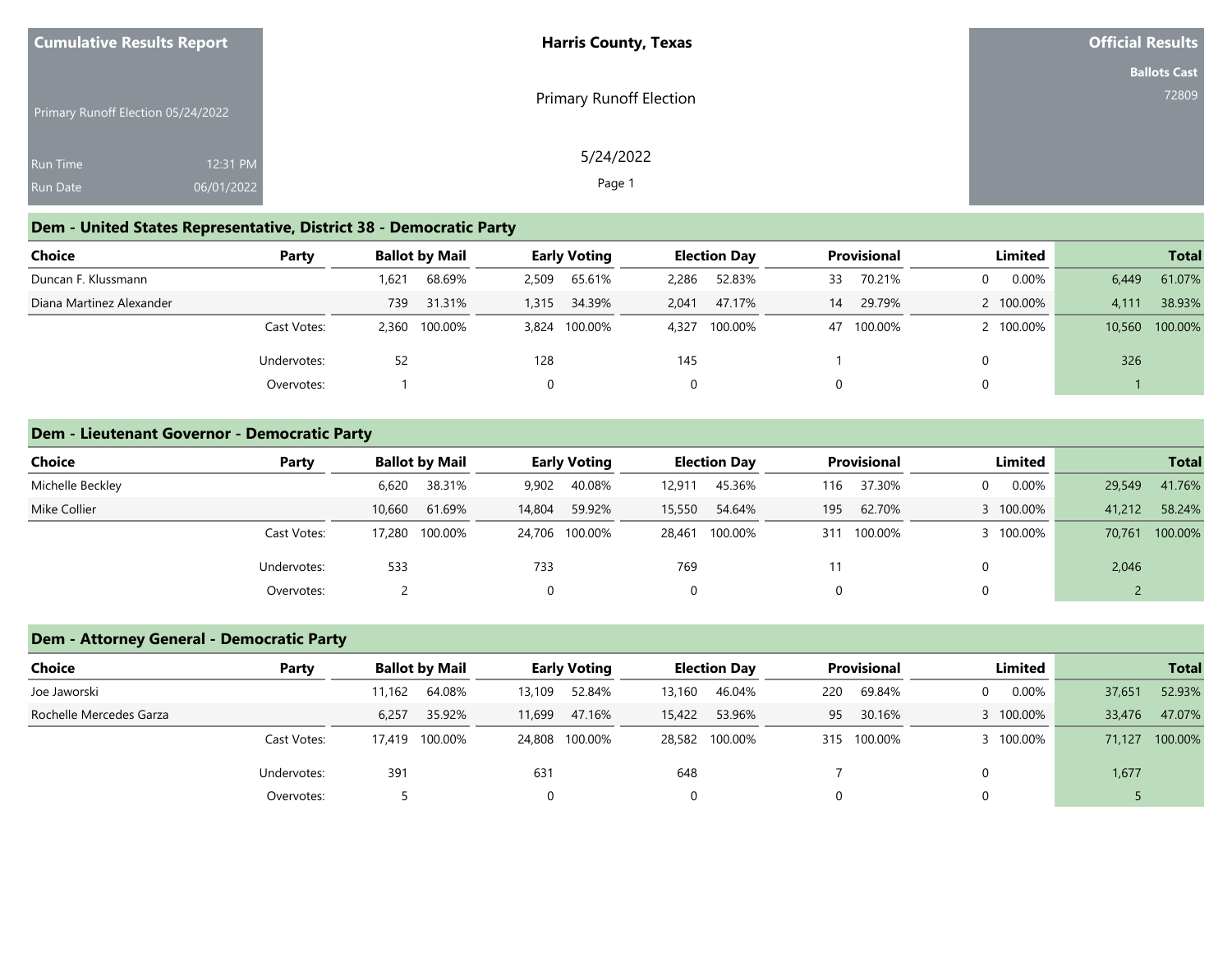| <b>Cumulative Results Report</b>   |            | <b>Harris County, Texas</b>    | <b>Official Results</b> |
|------------------------------------|------------|--------------------------------|-------------------------|
|                                    |            |                                | <b>Ballots Cast</b>     |
| Primary Runoff Election 05/24/2022 |            | <b>Primary Runoff Election</b> | 72809                   |
| <b>Run Time</b>                    | 12:31 PM   | 5/24/2022                      |                         |
| <b>Run Date</b>                    | 06/01/2022 | Page 2                         |                         |

### **Dem - Comptroller of Public Accounts - Democratic Party**

| <b>Choice</b>    | Party       |        | <b>Ballot by Mail</b> |        | <b>Early Voting</b> |        | <b>Election Day</b> |     | <b>Provisional</b> | Limited   |        | <b>Total</b>   |
|------------------|-------------|--------|-----------------------|--------|---------------------|--------|---------------------|-----|--------------------|-----------|--------|----------------|
| Janet T. Dudding |             | 12,688 | 74.42%                | 17,916 | 74.01%              | 19,669 | 70.99%              | 227 | 74.18%             | 3 100.00% | 50,503 | 72.91%         |
| Angel Luis Vega  |             | 4,361  | 25.58%                | 6,291  | 25.99%              | 8,037  | 29.01%              | 79  | 25.82%             | 0.00%     | 18,768 | 27.09%         |
|                  | Cast Votes: | 17.049 | 100.00%               |        | 24,207 100.00%      |        | 27,706 100.00%      |     | 306 100.00%        | 3 100.00% |        | 69,271 100.00% |
|                  | Undervotes: | 763    |                       | 1,232  |                     | 1,524  |                     | 16  |                    |           | 3,535  |                |
|                  | Overvotes:  |        |                       |        |                     |        |                     |     |                    |           |        |                |

### **Dem - Commissioner of the General Land Office - Democratic Party**

| <b>Choice</b>        | Party       | <b>Ballot by Mail</b> |        |          | <b>Early Voting</b> |        | <b>Election Day</b> |     | <b>Provisional</b> |          | Limited   |        | <b>Total</b> |
|----------------------|-------------|-----------------------|--------|----------|---------------------|--------|---------------------|-----|--------------------|----------|-----------|--------|--------------|
| Sandragrace Martinez |             | 6,628                 | 38.62% | 9,290    | 37.97%              | 12.274 | 43.85%              | 85  | 27.24%             | $\Omega$ | $0.00\%$  | 28,277 | 40.43%       |
| Jay Kleberg          |             | 10,534                | 61.38% | 15,179   | 62.03%              | 15,716 | 56.15%              | 227 | 72.76%             |          | 3 100.00% | 41,659 | 59.57%       |
|                      | Cast Votes: | 17,162 100.00%        |        |          | 24,469 100.00%      |        | 27,990 100.00%      | 312 | 100.00%            |          | 3 100.00% | 69,936 | 100.00%      |
|                      | Undervotes: | 650                   |        | 970      |                     | 1,240  |                     | 10  |                    |          |           | 2,870  |              |
|                      | Overvotes:  |                       |        | $\Omega$ |                     | 0      |                     |     |                    |          |           |        |              |

### **Dem - Member, State Board of Education, District 4 - Democratic Party**

| <b>Choice</b>           | Party       |       | <b>Ballot by Mail</b> |        | <b>Early Voting</b> |        | <b>Election Day</b> |     | <b>Provisional</b> |                | Limited  |        | <b>Total</b>   |
|-------------------------|-------------|-------|-----------------------|--------|---------------------|--------|---------------------|-----|--------------------|----------------|----------|--------|----------------|
| Coretta Mallet-Fontenot |             | 5,192 | 56.47%                | 4,438  | 37.93%              | 4,829  | 35.73%              | 60  | 33.90%             | $\Omega$       | 0.00%    | 14,519 | 41.98%         |
| Staci Childs            |             | 4,003 | 43.53%                | 7,261  | 62.07%              | 8,688  | 64.27%              | 117 | 66.10%             | $\overline{0}$ | 0.00%    | 20,069 | 58.02%         |
|                         | Cast Votes: | 9.195 | 100.00%               | 11,699 | 100.00%             | 13,517 | 100.00%             | 177 | 100.00%            | $\Omega$       | $0.00\%$ |        | 34,588 100.00% |
|                         | Undervotes: | 258   |                       | 355    |                     | 593    |                     |     |                    |                |          | 1,212  |                |
|                         | Overvotes:  |       |                       |        |                     |        |                     |     |                    | $\Omega$       |          |        |                |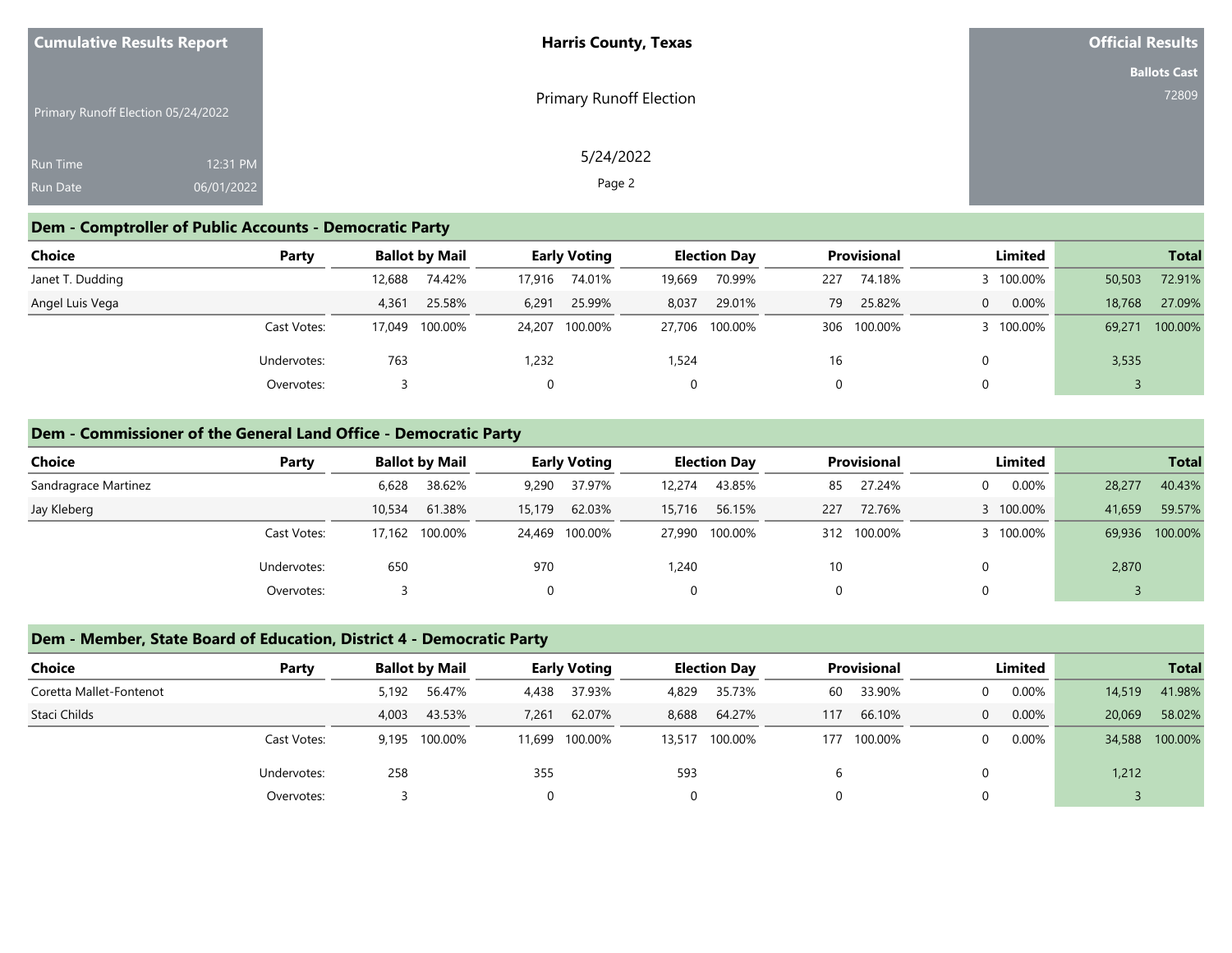| <b>Cumulative Results Report</b>   |            | <b>Harris County, Texas</b>    | <b>Official Results</b> |
|------------------------------------|------------|--------------------------------|-------------------------|
|                                    |            |                                | <b>Ballots Cast</b>     |
| Primary Runoff Election 05/24/2022 |            | <b>Primary Runoff Election</b> | 72809                   |
| <b>Run Time</b>                    | 12:31 PM   | 5/24/2022                      |                         |
| <b>Run Date</b>                    | 06/01/2022 | Page 3                         |                         |

### **Dem - State Representative, District 147 - Democratic Party**

| Choice             | Party       |          | <b>Ballot by Mail</b> |       | <b>Early Voting</b> |       | <b>Election Day</b> |    | <b>Provisional</b> |          | Limited  |              | <b>Total</b>  |
|--------------------|-------------|----------|-----------------------|-------|---------------------|-------|---------------------|----|--------------------|----------|----------|--------------|---------------|
| Danielle Keys Bess |             | 482      | 37.42%                | 1,132 | 46.05%              | 1.464 | 50.38%              | 14 | 50.00%             | $\Omega$ | $0.00\%$ | 3,092        | 46.29%        |
| Jolanda Jones      |             | 806      | 62.58%                | 1,326 | 53.95%              | 1.442 | 49.62%              | 14 | 50.00%             | $\Omega$ | 0.00%    | 3,588        | 53.71%        |
|                    | Cast Votes: | ۔ 288. ا | 100.00%               |       | 2,458 100.00%       |       | 2,906 100.00%       |    | 28 100.00%         | $\Omega$ | $0.00\%$ |              | 6,680 100.00% |
|                    | Undervotes: | 16       |                       | 18    |                     | 52    |                     |    |                    |          |          | 86           |               |
|                    | Overvotes:  |          |                       |       |                     | 0     |                     |    |                    | $\Omega$ |          | $\mathbf{0}$ |               |

### **Dem - District Judge, 185th Judicial District - Democratic Party**

| Choice       | Party                 | <b>Ballot by Mail</b> |        | <b>Early Voting</b> |        | <b>Election Day</b> |     | <b>Provisional</b> |          | Limited  |        | <b>Total</b> |
|--------------|-----------------------|-----------------------|--------|---------------------|--------|---------------------|-----|--------------------|----------|----------|--------|--------------|
| Andrea Beall | 9,509                 | 55.66%                | 12,748 | 52.22%              | 15,909 | 57.16%              | 138 | 46.00%             | 0        | 0.00%    | 38,304 | 55.01%       |
| Jason Luong  | 7.575                 | 44.34%                | 11,665 | 47.78%              | 11,922 | 42.84%              | 162 | 54.00%             | $\Omega$ | 0.00%    | 31,324 | 44.99%       |
|              | Cast Votes:<br>17,084 | 100.00%               |        | 24,413 100.00%      |        | 27,831 100.00%      | 300 | 100.00%            | 0        | $0.00\%$ | 69,628 | 100.00%      |
|              | 729<br>Undervotes:    |                       | 1,026  |                     | 1,399  |                     | 22  |                    |          |          | 3,179  |              |
|              | Overvotes:            |                       |        |                     | 0      |                     |     |                    | 0        |          |        |              |

# **Dem - District Judge, 208th Judicial District - Democratic Party**

| <b>Choice</b>            | Party       |        | <b>Ballot by Mail</b> |        | <b>Early Voting</b> |        | <b>Election Day</b> |     | <b>Provisional</b> |          | Limited  |        | <b>Total</b>   |
|--------------------------|-------------|--------|-----------------------|--------|---------------------|--------|---------------------|-----|--------------------|----------|----------|--------|----------------|
| <b>Beverly Armstrong</b> |             | 10,092 | 59.49%                | 11,743 | 48.98%              | 13,841 | 50.92%              | 156 | 52.88%             | $\Omega$ | $0.00\%$ | 35,832 | 52.37%         |
| Kimberly "Kim" McTorry   |             | 6,872  | 40.51%                | 12,233 | 51.02%              | 13,342 | 49.08%              | 139 | 47.12%             | $\Omega$ | $0.00\%$ | 32,586 | 47.63%         |
|                          | Cast Votes: | 16,964 | 100.00%               |        | 23,976 100.00%      | 27,183 | 100.00%             | 295 | 100.00%            | $\Omega$ | $0.00\%$ |        | 68,418 100.00% |
|                          | Undervotes: | 849    |                       | 1,463  |                     | 2,047  |                     | 27  |                    |          |          | 4,389  |                |
|                          | Overvotes:  |        |                       |        |                     |        |                     |     |                    |          |          |        |                |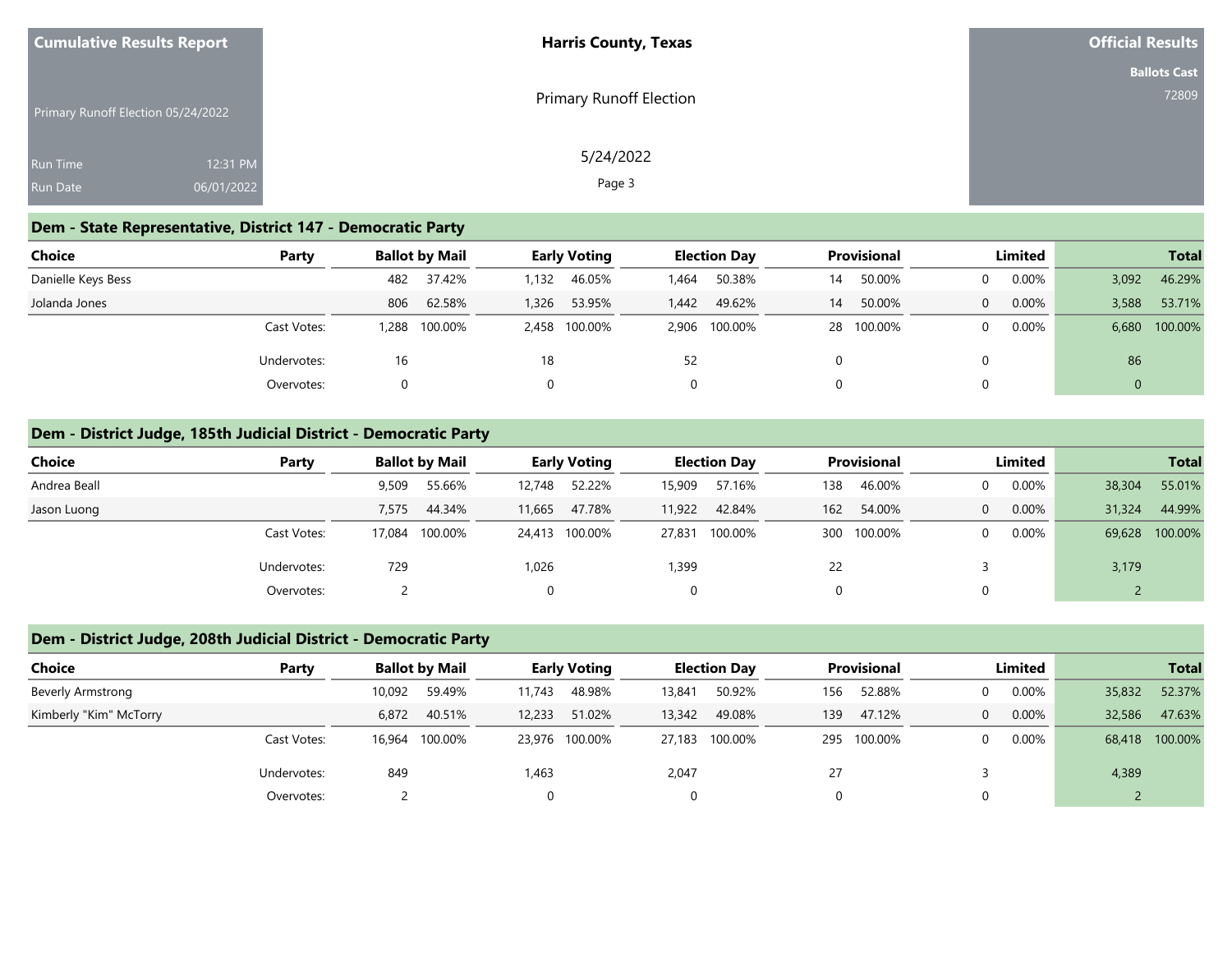| <b>Cumulative Results Report</b>   |            | <b>Harris County, Texas</b>    | <b>Official Results</b> |
|------------------------------------|------------|--------------------------------|-------------------------|
|                                    |            |                                | <b>Ballots Cast</b>     |
| Primary Runoff Election 05/24/2022 |            | <b>Primary Runoff Election</b> | 72809                   |
| <b>Run Time</b>                    | 12:31 PM   | 5/24/2022                      |                         |
| Run Date                           | 06/01/2022 | Page 4                         |                         |

### **Dem - Family District Judge, 312th Judicial District - Democratic Party**

| <b>Choice</b>        | Party       |        | <b>Ballot by Mail</b> | <b>Early Voting</b> |                |        | <b>Election Dav</b> | <b>Provisional</b> |             | Limited |          |        | <b>Total</b>   |
|----------------------|-------------|--------|-----------------------|---------------------|----------------|--------|---------------------|--------------------|-------------|---------|----------|--------|----------------|
| Teresa J. Waldrop    |             | 10,709 | 64.13%                | 14,627              | 61.98%         | 18,094 | 67.55%              | 167                | 59.22%      |         | $0.00\%$ | 43,597 | 64.71%         |
| Clinton "Chip" Wells |             | 5,991  | 35.87%                | 8,971               | 38.02%         | 8,694  | 32.45%              | 115                | 40.78%      |         | 0.00%    | 23,771 | 35.29%         |
|                      | Cast Votes: |        | 16,700 100.00%        |                     | 23,598 100.00% |        | 26,788 100.00%      |                    | 282 100.00% |         | $0.00\%$ |        | 67,368 100.00% |
|                      | Undervotes: | 1,112  |                       | 1,841               |                | 2,442  |                     | 40                 |             |         |          | 5,438  |                |
|                      | Overvotes:  |        |                       |                     |                |        |                     |                    |             |         |          |        |                |

### **Dem - Judge, County Civil Court at Law No. 4 - Democratic Party**

| Choice             | Party       |        | <b>Ballot by Mail</b> |        | <b>Early Voting</b> |        | <b>Election Day</b> |     | <b>Provisional</b> |          | Limited  |        | <b>Total</b> |
|--------------------|-------------|--------|-----------------------|--------|---------------------|--------|---------------------|-----|--------------------|----------|----------|--------|--------------|
| M. K. Monica Singh |             | 10,971 | 65.32%                | 16,068 | 67.06%              | 16,576 | 61.29%              | 197 | 69.12%             | 0        | $0.00\%$ | 43,812 | 64.35%       |
| Treasea Treviño    |             | 5,825  | 34.68%                | 7,892  | 32.94%              | 10,469 | 38.71%              | 88  | 30.88%             | 0        | $0.00\%$ | 24,274 | 35.65%       |
|                    | Cast Votes: |        | 16,796 100.00%        |        | 23,960 100.00%      |        | 27,045 100.00%      | 285 | 100.00%            | $\Omega$ | $0.00\%$ | 68,086 | 100.00%      |
|                    | Undervotes: | 1,013  |                       | 1,479  |                     | 2,185  |                     | 37  |                    |          |          | 4,717  |              |
|                    | Overvotes:  | b      |                       |        |                     | 0      |                     |     |                    |          |          | ь      |              |

### **Dem - County Commissioner, Precinct 4 - Democratic Party**

| Choice<br>Party     |            | <b>Ballot by Mail</b> |       | <b>Early Voting</b> |       | <b>Election Day</b> | <b>Provisional</b> |         | Limited |          |              | <b>Total</b> |
|---------------------|------------|-----------------------|-------|---------------------|-------|---------------------|--------------------|---------|---------|----------|--------------|--------------|
| Lesley Briones      | 762        | 55.99%                | 3,090 | 54.49%              | 3,256 | 52.33%              | 31                 | 54.39%  |         | 0.00%    | 8,139        | 53.91%       |
| Benjamin "Ben" Chou | 1,385      | 44.01%                | 2,581 | 45.51%              | 2,966 | 47.67%              | 26                 | 45.61%  |         | $0.00\%$ | 6,958        | 46.09%       |
| Cast Votes:         | 3.147      | 100.00%               | 5.671 | 100.00%             |       | 6,222 100.00%       | 57                 | 100.00% |         | 0.00%    | 15,097       | 100.00%      |
| Undervotes:         | 64         |                       | 106   |                     | 164   |                     |                    |         |         |          | 336          |              |
|                     | Overvotes: |                       |       |                     |       |                     |                    |         |         |          | $\mathbf{0}$ |              |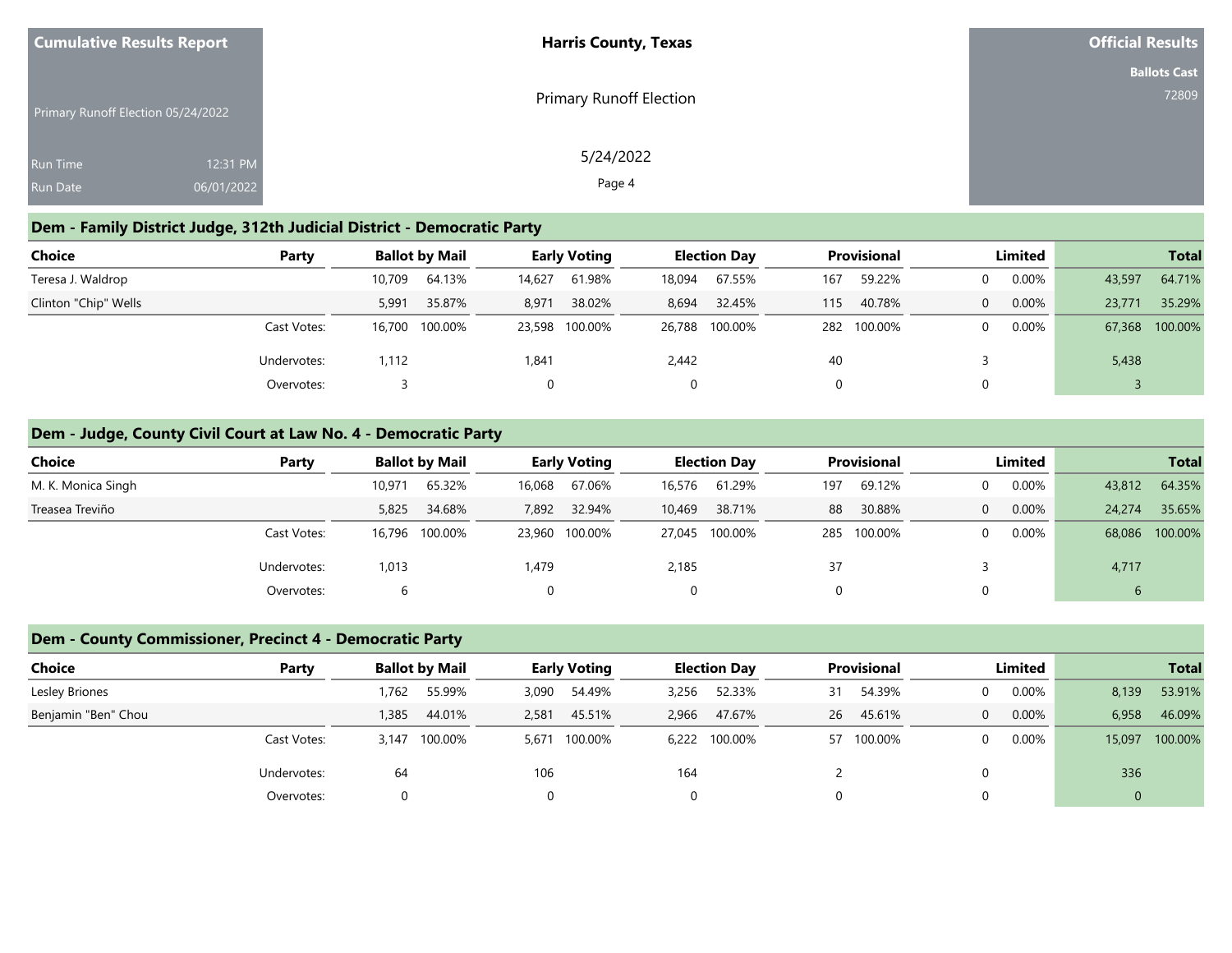| <b>Cumulative Results Report</b>   |            | <b>Harris County, Texas</b> | <b>Official Results</b> |
|------------------------------------|------------|-----------------------------|-------------------------|
|                                    |            |                             | <b>Ballots Cast</b>     |
| Primary Runoff Election 05/24/2022 |            | Primary Runoff Election     | 72809                   |
| Run Time                           | 12:31 PM   | 5/24/2022                   |                         |
| <b>Run Date</b>                    | 06/01/2022 | Page 5                      |                         |

# **Dem - Justice of the Peace, Precinct 1, Place 2 - Democratic Party**

| Choice      | Party       | <b>Ballot by Mail</b> | <b>Early Voting</b> | <b>Election Day</b> | <b>Provisional</b> | Limited  | <b>Total</b>    |
|-------------|-------------|-----------------------|---------------------|---------------------|--------------------|----------|-----------------|
| Steve Duble |             | 46.18%<br>1.612       | 58.92%<br>3,704     | 52.57%<br>3,770     | 59.42%<br>41       | 0.00%    | 53.63%<br>9,127 |
| Sonia Lopez |             | 53.82%<br>1,879       | 2,582<br>41.08%     | 47.43%<br>3,402     | 40.58%<br>28       | 0.00%    | 46.37%<br>7,891 |
|             | Cast Votes: | 100.00%<br>3.491      | 6,286 100.00%       | 7,172 100.00%       | 100.00%<br>69      | $0.00\%$ | 17,018 100.00%  |
|             | Undervotes: | 219                   | 369                 | 635                 | 16                 |          | 1,240           |
|             | Overvotes:  | 0                     | 0                   |                     |                    |          | $\mathbf{0}$    |

#### **Dem - Precinct Chairman, Precinct 0113 - Democratic Party**

| <b>Choice</b>  | Party       | <b>Ballot by Mail</b>     | <b>Early Voting</b> | <b>Election Day</b> | <b>Provisional</b> | Limited                    | <b>Total</b>  |
|----------------|-------------|---------------------------|---------------------|---------------------|--------------------|----------------------------|---------------|
| Maaria Yasin   |             | 44.44%<br>8               | 46.67%<br>14        | 27.27%<br>9         | 0.00%              | $0.00\%$<br>$\Omega$       | 38.27%<br>31  |
| Judy Kay Craft |             | 55.56%<br>10 <sup>1</sup> | 53.33%<br>16        | 72.73%<br>24        | 0.00%<br>$\Omega$  | $0.00\%$<br>$\overline{0}$ | 61.73%<br>50  |
|                | Cast Votes: | 18 100.00%                | 30 100.00%          | 33 100.00%          | 0.00%              | $0.00\%$<br>$\mathbf{0}$   | 100.00%<br>81 |
|                | Undervotes: |                           |                     |                     |                    |                            |               |
|                | Overvotes:  |                           |                     | Ü                   |                    |                            |               |

## **Dem - Precinct Chairman, Precinct 0136 - Democratic Party**

| <b>Choice</b>   | Party       |     | <b>Ballot by Mail</b> | <b>Early Voting</b> |             |    | <b>Election Day</b> | <b>Provisional</b> |         | Limited        |          |     | <b>Total</b> |
|-----------------|-------------|-----|-----------------------|---------------------|-------------|----|---------------------|--------------------|---------|----------------|----------|-----|--------------|
| Michael Jackson |             | 12. | 41.38%                | 55                  | 49.11%      | 70 | 51.47%              |                    | 66.67%  | 0              | 0.00%    | 139 | 49.64%       |
| Charleen Jones  |             | 17  | 58.62%                | 57                  | 50.89%      | 66 | 48.53%              |                    | 33.33%  | $\overline{0}$ | $0.00\%$ | 141 | 50.36%       |
|                 | Cast Votes: | 29  | 100.00%               |                     | 112 100.00% |    | 136 100.00%         |                    | 100.00% | 0              | $0.00\%$ | 280 | 100.00%      |
|                 | Undervotes: |     |                       | 8                   |             | 12 |                     |                    |         |                |          | 22  |              |
|                 | Overvotes:  |     |                       |                     |             |    | $\Omega$            |                    |         |                |          |     |              |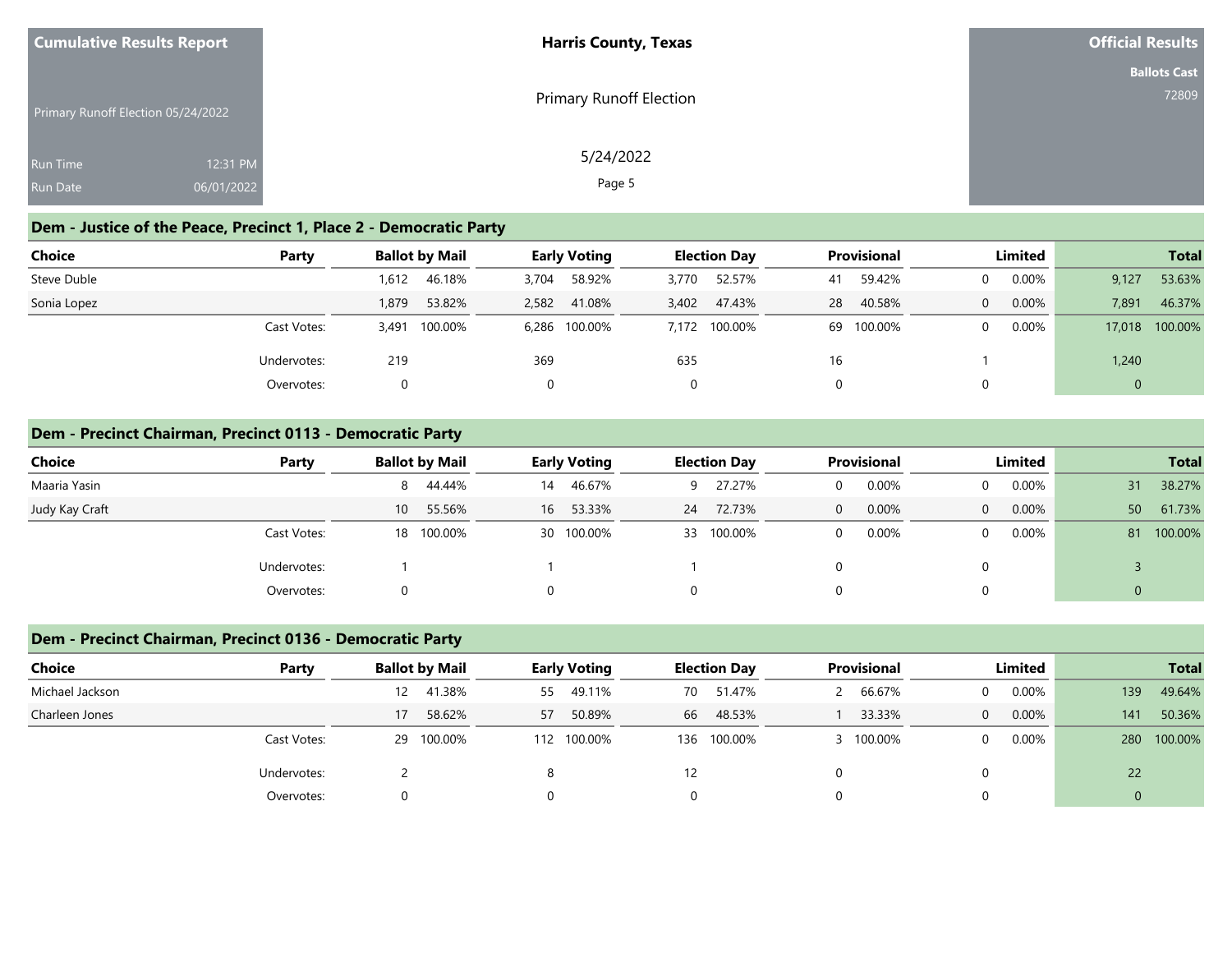| <b>Cumulative Results Report</b>   |            | <b>Harris County, Texas</b> | <b>Official Results</b> |
|------------------------------------|------------|-----------------------------|-------------------------|
|                                    |            |                             | <b>Ballots Cast</b>     |
| Primary Runoff Election 05/24/2022 |            | Primary Runoff Election     | 72809                   |
| <b>Run Time</b>                    | 12:31 PM   | 5/24/2022                   |                         |
| <b>Run Date</b>                    | 06/01/2022 | Page 6                      |                         |

### **Dem - Precinct Chairman, Precinct 0210 - Democratic Party**

| Choice            | Party       |    | <b>Ballot by Mail</b> | <b>Early Voting</b> |             |     | <b>Election Day</b> | <b>Provisional</b> |       | Limited  |          |              | <b>Total</b> |
|-------------------|-------------|----|-----------------------|---------------------|-------------|-----|---------------------|--------------------|-------|----------|----------|--------------|--------------|
| Alfred "AL" Green |             | 34 | 91.89%                | 87                  | 75.65%      | 127 | 82.47%              |                    | 0.00% |          | 0.00%    | 248          | 81.05%       |
| Terrance Shanks   |             |    | 8.11%                 | 28                  | 24.35%      | 27  | 17.53%              | 0                  | 0.00% | $\Omega$ | $0.00\%$ | 58           | 18.95%       |
|                   | Cast Votes: |    | 37 100.00%            |                     | 115 100.00% | 154 | 100.00%             |                    | 0.00% |          | $0.00\%$ |              | 306 100.00%  |
|                   | Undervotes: |    |                       | 11                  |             | 17  |                     |                    |       |          |          | 29           |              |
|                   | Overvotes:  |    |                       |                     |             |     | 0                   |                    |       |          |          | $\mathbf{0}$ |              |

#### **Dem - Precinct Chairman, Precinct 0235 - Democratic Party**

| Choice                     | Party       | <b>Ballot by Mail</b> | <b>Early Voting</b> | <b>Election Day</b> | <b>Provisional</b> | Limited              | <b>Total</b>   |
|----------------------------|-------------|-----------------------|---------------------|---------------------|--------------------|----------------------|----------------|
| Ethel Forney Hunter        |             | 49.41%<br>42          | 52.35%<br>78        | 43.14%<br>44        | 100.00%            | $0.00\%$<br>$\Omega$ | 48.96%<br>165  |
| Glenda Jean Hamlett Pouncy |             | 50.59%<br>43          | 47.65%<br>71        | 56.86%<br>58        | 0.00%<br>0         | $0.00\%$<br>$\Omega$ | 51.04%<br>172  |
|                            | Cast Votes: | 85 100.00%            | 149 100.00%         | 100.00%<br>102      | 100.00%            | $0.00\%$<br>$\Omega$ | 100.00%<br>337 |
|                            | Undervotes: | b                     |                     | 18                  |                    | 0                    | 35             |
|                            | Overvotes:  | 0                     | $\Omega$            | 0                   |                    | 0                    |                |

### **Dem - Precinct Chairman, Precinct 0294 - Democratic Party**

| <b>Choice</b> | Party       |    | <b>Ballot by Mail</b> | <b>Early Voting</b> |            |                | <b>Election Day</b> | <b>Provisional</b> |       | Limited        |          |    | <b>Total</b> |
|---------------|-------------|----|-----------------------|---------------------|------------|----------------|---------------------|--------------------|-------|----------------|----------|----|--------------|
| Tina Mosley   |             | 32 | 78.05%                | 40                  | 93.02%     | 26             | 74.29%              | 0                  | 0.00% | $\Omega$       | $0.00\%$ | 98 | 82.35%       |
| Kathy Phipps  |             |    | 9 21.95%              |                     | 6.98%      | $\overline{9}$ | 25.71%              | $\mathbf{0}$       | 0.00% | $\overline{0}$ | 0.00%    | 21 | 17.65%       |
|               | Cast Votes: | 41 | 100.00%               |                     | 43 100.00% |                | 35 100.00%          | 0                  | 0.00% | $\Omega$       | $0.00\%$ |    | 119 100.00%  |
|               | Undervotes: |    |                       |                     |            |                |                     |                    |       | $\Omega$       |          |    |              |
|               | Overvotes:  |    |                       |                     |            |                |                     |                    |       |                | $\Omega$ |    |              |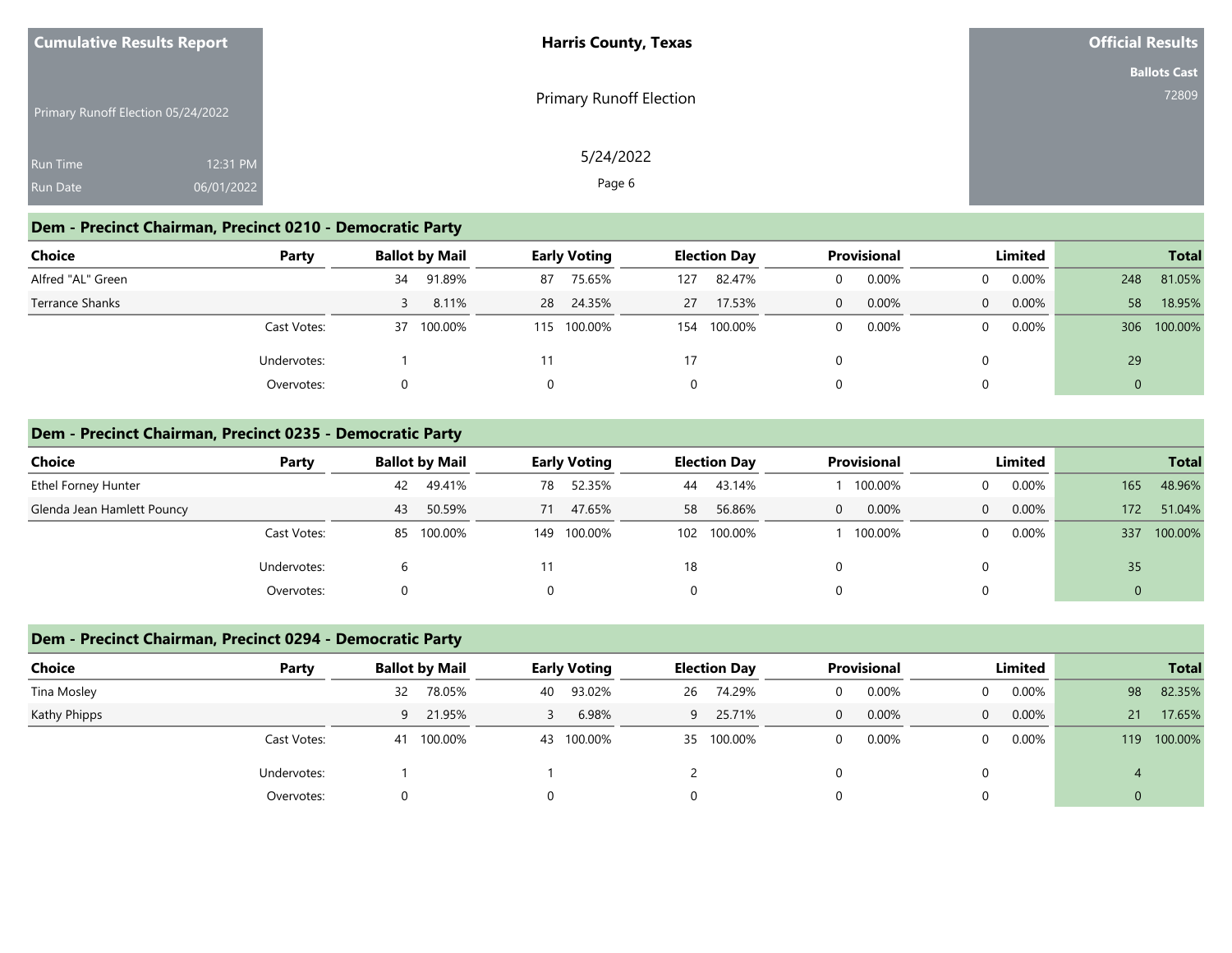| <b>Cumulative Results Report</b>   |            | <b>Harris County, Texas</b>    | <b>Official Results</b> |
|------------------------------------|------------|--------------------------------|-------------------------|
|                                    |            |                                | <b>Ballots Cast</b>     |
| Primary Runoff Election 05/24/2022 |            | <b>Primary Runoff Election</b> | 72809                   |
| <b>Run Time</b>                    | 12:31 PM   | 5/24/2022                      |                         |
| <b>Run Date</b>                    | 06/01/2022 | Page 7                         |                         |

### **Dem - Precinct Chairman, Precinct 0332 - Democratic Party**

| <b>Choice</b>     | Party       | <b>Ballot by Mail</b> | <b>Early Voting</b> | <b>Election Day</b> | <b>Provisional</b>    | Limited  | <b>Total</b>              |
|-------------------|-------------|-----------------------|---------------------|---------------------|-----------------------|----------|---------------------------|
| Rynette D. McCree |             | 77.27%                | 75.00%<br>45        | 78.69%<br>48        | 100.00%               | $0.00\%$ | 77.08%<br>111             |
| Margarita Arevalo |             | 5 22.73%              | 25.00%<br>15        | 21.31%<br>13        | 0.00%<br>$\mathbf{0}$ | 0.00%    | 22.92%<br>33 <sup>°</sup> |
|                   | Cast Votes: | 100.00%<br>22         | 60 100.00%          | 61 100.00%          | 100.00%               | $0.00\%$ | 144 100.00%               |
|                   | Undervotes: |                       |                     |                     |                       |          | 9                         |
|                   | Overvotes:  |                       |                     | 0                   |                       |          | $\mathbf{0}$              |

#### **Dem - Precinct Chairman, Precinct 0396 - Democratic Party**

| Choice           | Party       | <b>Ballot by Mail</b> | <b>Early Voting</b> | <b>Election Day</b> | <b>Provisional</b> | Limited              | <b>Total</b>   |
|------------------|-------------|-----------------------|---------------------|---------------------|--------------------|----------------------|----------------|
| Faye West-Willis |             | 67.57%<br>50          | 64.62%<br>42        | 54.17%<br>26        | 100.00%            | $0.00\%$<br>$\Omega$ | 63.49%<br>120  |
| Barry C. Horn    |             | 24 32.43%             | 35.38%<br>23        | 45.83%<br><b>22</b> | 0.00%<br>$\Omega$  | $0.00\%$<br>$\Omega$ | 36.51%<br>69   |
|                  | Cast Votes: | 74 100.00%            | 65 100.00%          | 48 100.00%          | 2 100.00%          | $0.00\%$<br>$\Omega$ | 100.00%<br>189 |
|                  | Undervotes: |                       |                     |                     |                    |                      | 11             |
|                  | Overvotes:  |                       |                     | 0                   |                    |                      | 0              |

### **Dem - Precinct Chairman, Precinct 0506 - Democratic Party**

| <b>Choice</b><br>Party |    | <b>Ballot by Mail</b> |    | <b>Early Voting</b> |    | <b>Election Day</b> |              | <b>Provisional</b> |                | Limited  |                | <b>Total</b> |
|------------------------|----|-----------------------|----|---------------------|----|---------------------|--------------|--------------------|----------------|----------|----------------|--------------|
| Schuwan Dorsey         | 51 | 82.26%                | 56 | 69.14%              | 59 | 77.63%              |              | 100.00%            | $\Omega$       | $0.00\%$ | 168            | 76.02%       |
| Kevin Pever            | 11 | 17.74%                | 25 | 30.86%              | 17 | 22.37%              | $\mathbf{0}$ | 0.00%              | $\overline{0}$ | 0.00%    | 53             | 23.98%       |
| Cast Votes:            | 62 | 100.00%               |    | 81 100.00%          |    | 76 100.00%          |              | 100.00%            | $\Omega$       | $0.00\%$ |                | 221 100.00%  |
| Undervotes:            |    |                       |    |                     |    |                     |              |                    |                |          | 11             |              |
| Overvotes:             | O  |                       |    |                     |    |                     |              |                    | $\Omega$       |          | $\overline{0}$ |              |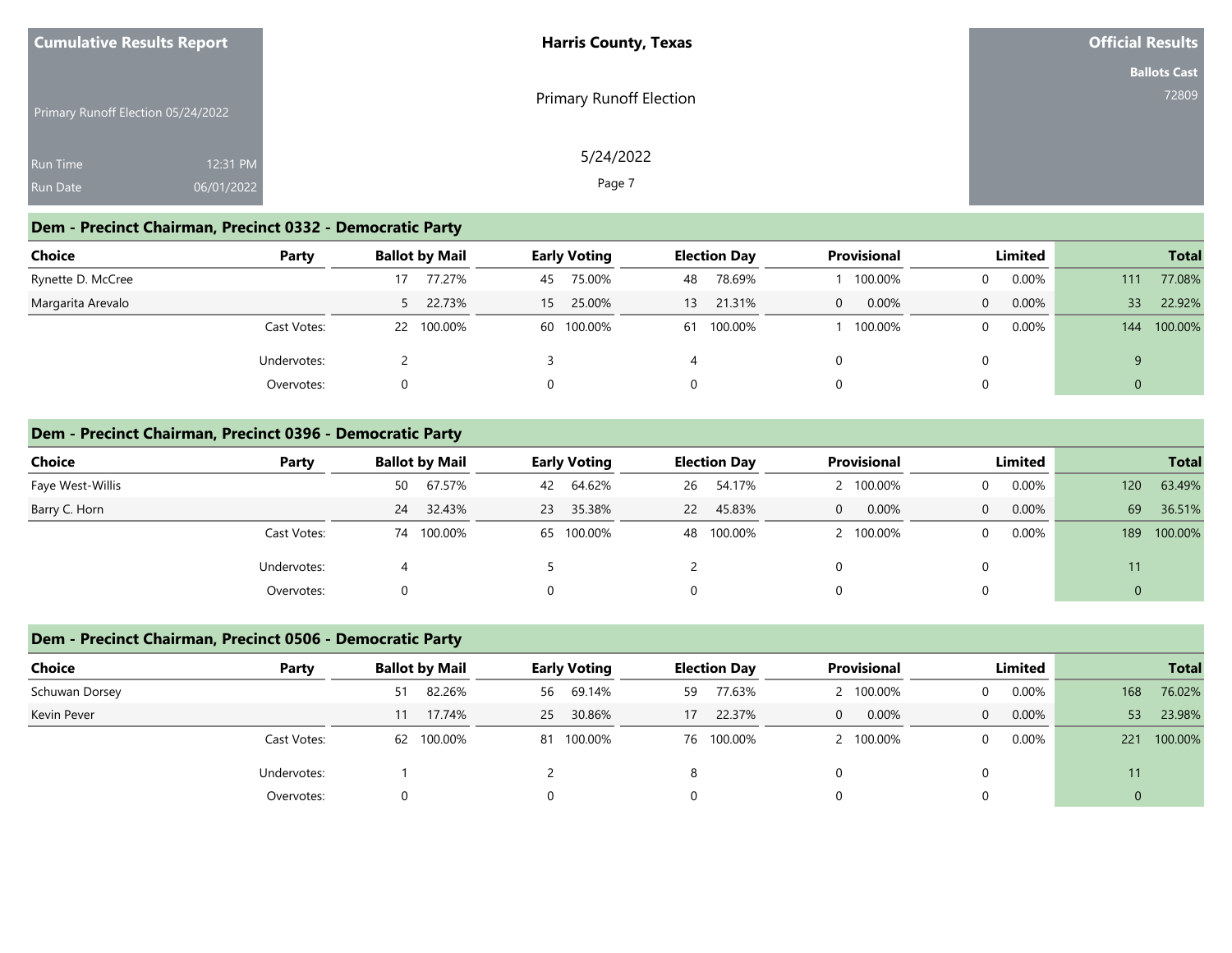| <b>Cumulative Results Report</b>   |            | <b>Harris County, Texas</b>    | <b>Official Results</b> |
|------------------------------------|------------|--------------------------------|-------------------------|
|                                    |            |                                | <b>Ballots Cast</b>     |
| Primary Runoff Election 05/24/2022 |            | <b>Primary Runoff Election</b> | 72809                   |
| <b>Run Time</b>                    | 12:31 PM   | 5/24/2022                      |                         |
| <b>Run Date</b>                    | 06/01/2022 | Page 8                         |                         |

### **Dem - Precinct Chairman, Precinct 0528 - Democratic Party**

| Choice<br>Party  | <b>Ballot by Mail</b> |    | <b>Early Voting</b> |                 | <b>Election Day</b> |          | <b>Provisional</b> |                | Limited  |                | <b>Total</b> |
|------------------|-----------------------|----|---------------------|-----------------|---------------------|----------|--------------------|----------------|----------|----------------|--------------|
| Jennifer Travers | 68.75%                | 22 | 73.33%              | 10 <sup>1</sup> | 71.43%              |          | 100.00%            | $\Omega$       | $0.00\%$ | 44             | 72.13%       |
| Elecia Boozer    | 5 31.25%              | 8  | 26.67%              | 4               | 28.57%              | $\Omega$ | 0.00%              | $\overline{0}$ | $0.00\%$ | 17             | 27.87%       |
| Cast Votes:      | 16 100.00%            |    | 30 100.00%          | 14              | 100.00%             |          | 100.00%            | $\Omega$       | $0.00\%$ |                | 61 100.00%   |
| Undervotes:      |                       |    |                     |                 |                     |          |                    | 0              |          |                |              |
| Overvotes:       |                       |    |                     | 0               |                     |          |                    | 0              |          | $\overline{0}$ |              |

#### **Dem - Precinct Chairman, Precinct 0722 - Democratic Party**

| Choice           | Party       | <b>Ballot by Mail</b> | <b>Early Voting</b> | <b>Election Day</b> | <b>Provisional</b> | Limited              | <b>Total</b>   |
|------------------|-------------|-----------------------|---------------------|---------------------|--------------------|----------------------|----------------|
| Bessie Mansfield |             | 60.34%<br>35          | 61.54%<br>64        | 48.45%<br>47        | 0.00%<br>0         | $0.00\%$<br>$\Omega$ | 56.15%<br>146  |
| Patricia Govan   |             | 39.66%<br>23          | 38.46%<br>40        | 51.55%<br>50        | 100.00%            | $0.00\%$<br>$\Omega$ | 43.85%<br>114  |
|                  | Cast Votes: | 58 100.00%            | 104 100.00%         | 97 100.00%          | 100.00%            | $0.00\%$<br>$\Omega$ | 100.00%<br>260 |
|                  | Undervotes: |                       | 8                   |                     |                    |                      | 16             |
|                  | Overvotes:  |                       | $\Omega$            | 0                   |                    | 0                    |                |

### **Dem - Precinct Chairman, Precinct 0796 - Democratic Party**

| <b>Choice</b> | Party       | <b>Ballot by Mail</b> | <b>Early Voting</b> | <b>Election Day</b> | <b>Provisional</b>    | Limited                 | <b>Total</b>   |
|---------------|-------------|-----------------------|---------------------|---------------------|-----------------------|-------------------------|----------------|
| Liz Townsend  |             | 40.00%                | 30.77%<br>8         | 32.35%              | 0.00%<br>$\Omega$     | $0.00\%$<br>$\Omega$    | 32.31%<br>21   |
| Monica McCoy  |             | 60.00%                | 69.23%<br>18        | 67.65%<br>23        | 0.00%<br>$\mathbf{0}$ | 0.00%<br>$\overline{0}$ | 67.69%<br>44   |
|               | Cast Votes: | 100.00%               | 26 100.00%          | 34 100.00%          | 0.00%<br>$\Omega$     | $0.00\%$<br>$\Omega$    | 65 100.00%     |
|               | Undervotes: |                       |                     |                     |                       |                         |                |
|               | Overvotes:  | O                     |                     |                     |                       | $\Omega$                | $\overline{0}$ |